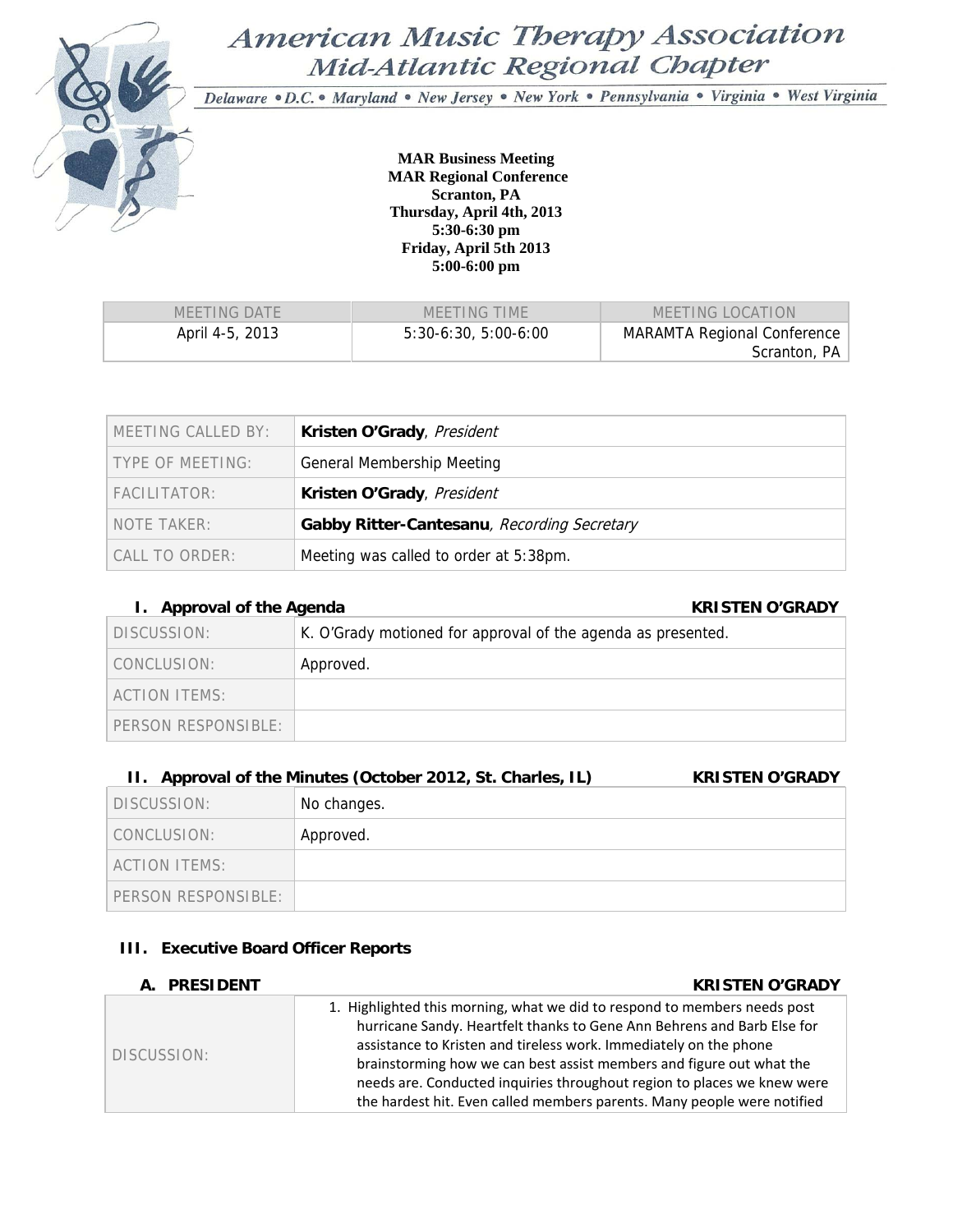|                      | and received a call even if not members. Really strong community and<br>continue to stay strong due to efforts like this. Gene Ann decided, because<br>the impact was so great and so many needed help, to create pairings of<br>members. A point person in an affected area was paired up with a group of<br>MTs in an affected area. Kristen was paired with MTs from Pittsburgh who<br>identified local need and contacted local persons to filter donations. There<br>were 6 or 7 pairings. In the early stages felt music was necessary but safety,<br>security and tangible goods were the most important. Various members<br>participated in music experiences. In Hoboken, MT from Hoboken School of<br>Music led community singing circle and was attended by community, many<br>of which were homeless.<br>2. Beth Schwartz has represented us to the NY state Schools of Music<br>Association, and she has done this for years and I wanted to acknowledge<br>that. She provided session to educate music educators in NY state and did<br>this at no cost to us. She passes the torch to Tracy Wannamaker who<br>accepted this important position and doesn't get much recognition and<br>wanted to highlight them.<br>3. Thank everyone for their support of Kristen as she has gone through the<br>process of being president. And will enjoy duties of past president as well. |
|----------------------|-----------------------------------------------------------------------------------------------------------------------------------------------------------------------------------------------------------------------------------------------------------------------------------------------------------------------------------------------------------------------------------------------------------------------------------------------------------------------------------------------------------------------------------------------------------------------------------------------------------------------------------------------------------------------------------------------------------------------------------------------------------------------------------------------------------------------------------------------------------------------------------------------------------------------------------------------------------------------------------------------------------------------------------------------------------------------------------------------------------------------------------------------------------------------------------------------------------------------------------------------------------------------------------------------------------------------------------------------------------------------------------------------|
| CONCLUSION:          |                                                                                                                                                                                                                                                                                                                                                                                                                                                                                                                                                                                                                                                                                                                                                                                                                                                                                                                                                                                                                                                                                                                                                                                                                                                                                                                                                                                               |
| <b>ACTION ITEMS:</b> |                                                                                                                                                                                                                                                                                                                                                                                                                                                                                                                                                                                                                                                                                                                                                                                                                                                                                                                                                                                                                                                                                                                                                                                                                                                                                                                                                                                               |
| PERSON RESPONSIBLE:  |                                                                                                                                                                                                                                                                                                                                                                                                                                                                                                                                                                                                                                                                                                                                                                                                                                                                                                                                                                                                                                                                                                                                                                                                                                                                                                                                                                                               |

| <b>RESIDENT-ELECT</b> |  |
|-----------------------|--|
|-----------------------|--|

**JULIE NEAL** 

| DISCUSSION:          | 1. Proposed amendment: related to the student rep to the MAR board just to<br>clarify who that person is.<br>2. In newsletter there were two revisions we had proposed. The first one has<br>been taken off slate for amendment: one related to student members who<br>were previously professional members and whether they have the right to<br>hold office and vote. Not amending at this time because AMTA is in the<br>process of finding a way to create a new membership category for these<br>people and when that's done and we know how to proceed we'll work on<br>that. Also we're hoping to have time tomorrow to open that up for<br>discussion anyway to hear your input as a membership on what your<br>thoughts are on that issue.<br>3. So only amendment this year is bylaws article 3, section 11: which we hope to<br>amend so that it clarifies that the Vice President of MARAMTS will be the<br>student member on the board. We will be voting on this tomorrow at the<br>business meeting<br>4. K. O'Grady: we also want the membership's input on the tabled bylaws<br>change to give that info back to AMTA on your behalf. With that potential<br>upcoming change, wouldn't make sense for us instituting a change that may<br>be changed back depending on outcome from AMTA. One of the issues that<br>was related to our inability to figure out who was a grad student who had<br>been professional previously from who was grad equivalency or never<br>professional member, so thought about it and think we have a solution. |
|----------------------|-----------------------------------------------------------------------------------------------------------------------------------------------------------------------------------------------------------------------------------------------------------------------------------------------------------------------------------------------------------------------------------------------------------------------------------------------------------------------------------------------------------------------------------------------------------------------------------------------------------------------------------------------------------------------------------------------------------------------------------------------------------------------------------------------------------------------------------------------------------------------------------------------------------------------------------------------------------------------------------------------------------------------------------------------------------------------------------------------------------------------------------------------------------------------------------------------------------------------------------------------------------------------------------------------------------------------------------------------------------------------------------------------------------------------------------------------------------------------------------------------------------------------------------------------------------------|
| CONCLUSION:          | Will vote on one change to bylaws and one change is tabled pending AMTA's<br>outcomes.                                                                                                                                                                                                                                                                                                                                                                                                                                                                                                                                                                                                                                                                                                                                                                                                                                                                                                                                                                                                                                                                                                                                                                                                                                                                                                                                                                                                                                                                          |
| <b>ACTION ITEMS:</b> |                                                                                                                                                                                                                                                                                                                                                                                                                                                                                                                                                                                                                                                                                                                                                                                                                                                                                                                                                                                                                                                                                                                                                                                                                                                                                                                                                                                                                                                                                                                                                                 |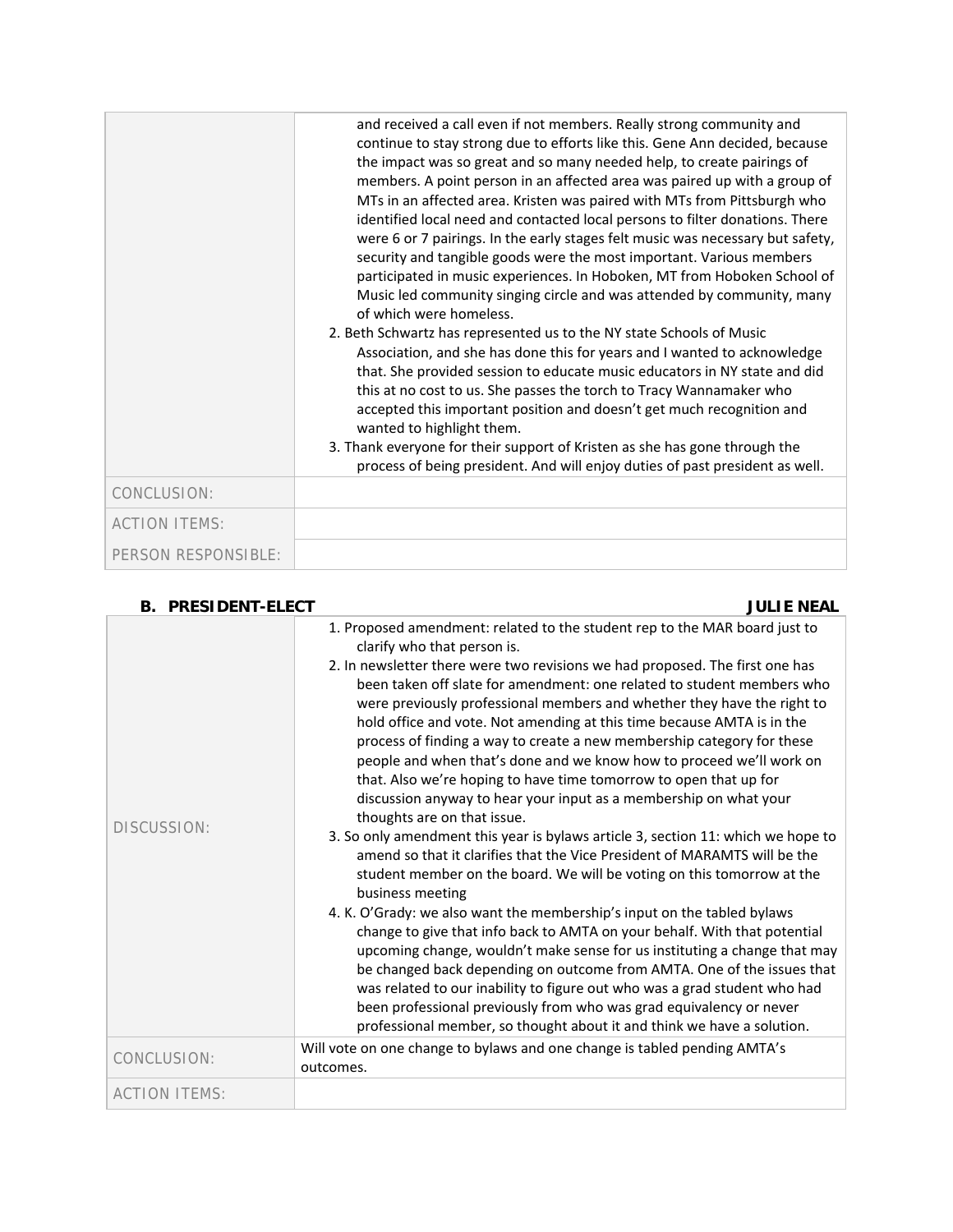| PERSON RESPONSIBLE: |  |
|---------------------|--|
|---------------------|--|

| <b>C. IMMEDIATE PAST PRESIDENT</b> | <b>DEB BENKOVITZ</b>                                                                                                                                                                                                                                                                                                                                                                                                                                                                                                                                                                                                                                                                                                                                                                                                                                                                                                                |
|------------------------------------|-------------------------------------------------------------------------------------------------------------------------------------------------------------------------------------------------------------------------------------------------------------------------------------------------------------------------------------------------------------------------------------------------------------------------------------------------------------------------------------------------------------------------------------------------------------------------------------------------------------------------------------------------------------------------------------------------------------------------------------------------------------------------------------------------------------------------------------------------------------------------------------------------------------------------------------|
| DISCUSSION:                        | 1. Runs the elections and something you'll hear me say today and tomorrow<br>that this is the first year doing elections electronically and first region to do<br>it electronically! Expect to save money but we also feel will get higher<br>response rate. Thanks to Mark Ahola for taking this under his wing to help<br>set it up. In about 2 weeks, after the end of this conference, you should be<br>looking at email for the ballot. Once we finalize the slate we will get a<br>statement from each person and set up the ballot, then 2 weeks to vote and<br>results by end of April. Thanks Mark for everything you do with that.<br>2. Would like to recognize nominating committee: Andy Hunt, Lorie Plea, Julie<br>Neal, Gary Verhagen and Bob Miller.<br>3. (Nominees names were read) Tomorrow will take nominations from the floor.<br>4. If you nominate someone, please make sure they've already agreed to run. |
| CONCLUSION:                        | Send in your nominations for the Executive Board to D. Benkovitz or J. Neal. If you're<br>interested in a committee, please contact them as well.                                                                                                                                                                                                                                                                                                                                                                                                                                                                                                                                                                                                                                                                                                                                                                                   |
| <b>ACTION ITEMS:</b>               |                                                                                                                                                                                                                                                                                                                                                                                                                                                                                                                                                                                                                                                                                                                                                                                                                                                                                                                                     |
| PERSON RESPONSIBLE:                |                                                                                                                                                                                                                                                                                                                                                                                                                                                                                                                                                                                                                                                                                                                                                                                                                                                                                                                                     |

| <b>D. MEMBERSHIP</b> | <b>KRISTEN O'GRADY for MARIE GAINSFORD</b>                                                                                                                                                                                                                                                                                                                                                                                                                                                                                                                                    |
|----------------------|-------------------------------------------------------------------------------------------------------------------------------------------------------------------------------------------------------------------------------------------------------------------------------------------------------------------------------------------------------------------------------------------------------------------------------------------------------------------------------------------------------------------------------------------------------------------------------|
|                      | 1. Membership numbers for 1 <sup>st</sup> quarter shared. Actually have increase in 3<br>categories when compared to last year's 1 <sup>st</sup> quarter. Still below where<br>ended 2012, but typical for 1 <sup>st</sup> quarter numbers.<br>2. If you haven'et renewed please do so and we'll get our numbers back up to<br>last year.<br>3. You can pay in installments now<br>4. In summary we are moving on up.<br>5. If you have ideas how to continue to support members send them Marie's<br>way. Also we still have money for membership support so if know someone |
| DISCUSSION:          | experiencing financial hardship and need dues help, send them our way.<br>App on website. Also approved yesterday at board meeting 3 scholarships,<br>1 conference providing registration and an additional cost for travel and<br>lodging. Another for student conference and another for CMTE. Info will be<br>up on website soon.<br>6. Congratulations to new MT-BCs 121 new ones this year!<br>7. New member packets available, remind interns or get them. Fill out the link<br>on AMTA website to apply for new professional packet and you'll get great               |
|                      | coupons.<br>8. Membership spotlight in newsletter, send that info to Marie. She would love<br>to do spotlight on someone in upcoming newsletter                                                                                                                                                                                                                                                                                                                                                                                                                               |
|                      | 9. Need 2-3 people to do phone calls to increase membership. Membership call<br>out \$50 incentive towards membership or online store. You will get this<br>incentive if you help out. Tell Kristen and she'll forward to Marie.<br>10. Thank Marie for her time in service, she will be stepping down.                                                                                                                                                                                                                                                                       |
| CONCLUSION:          | There is assistance in paying your AMTA dues (installments, membership assistance,<br>etc.) so please encourage non-members to join.<br>New scholarships available and will be on website soon.                                                                                                                                                                                                                                                                                                                                                                               |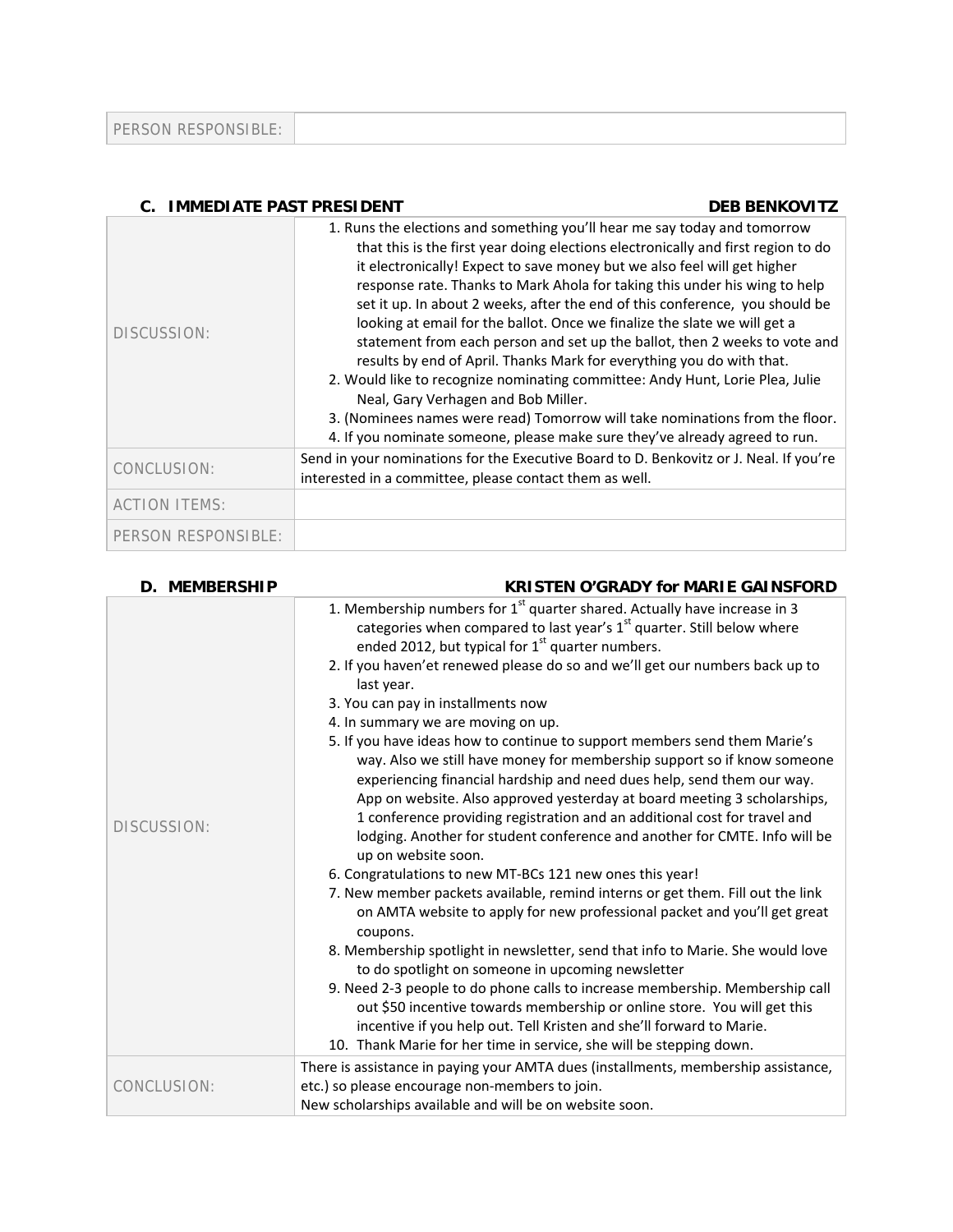|                     | If interested in doing calls for membership let Kristen or Marie know. |
|---------------------|------------------------------------------------------------------------|
| LACTION ITEMS:      |                                                                        |
| PERSON RESPONSIBLE: |                                                                        |

| <b>ASSEMBLY REPORT</b><br>F. | <b>DONNA POLEN</b>                                                                                                                                                                                                                                                                                                                                                                                                                                                                                                                                                                                                                                                                                                              |
|------------------------------|---------------------------------------------------------------------------------------------------------------------------------------------------------------------------------------------------------------------------------------------------------------------------------------------------------------------------------------------------------------------------------------------------------------------------------------------------------------------------------------------------------------------------------------------------------------------------------------------------------------------------------------------------------------------------------------------------------------------------------|
| DISCUSSION:                  | 1. The assembly does all of their work at national in Fall, so when we were in St.<br>Charles in October the business that took place was some increase in dues<br>for student members, some changes in code of ethics and some changes in<br>standards for education and clinical training. More comprehensive report<br>on AMTA website on the assembly page. Remind everybody who is an<br>assembly delegate or alternate to mark calendars now for Jacksonville Fl. I'll<br>be in touch in the summer as I have more details to see who is in<br>attendance and seat alternates as needed. As assembly and board book<br>come out, we'll send out summaries of that to all of you and if any email<br>dialogue will happen. |
| CONCLUSION:                  |                                                                                                                                                                                                                                                                                                                                                                                                                                                                                                                                                                                                                                                                                                                                 |
| <b>ACTION ITEMS:</b>         |                                                                                                                                                                                                                                                                                                                                                                                                                                                                                                                                                                                                                                                                                                                                 |
| PERSON RESPONSIBLE:          |                                                                                                                                                                                                                                                                                                                                                                                                                                                                                                                                                                                                                                                                                                                                 |

| <b>CONFERENCE</b><br>F. | <b>MIKE VIEGA/BRIGETTE SUTTON</b>                                                                                                                                                                                                                                                                                                                                                                                                                                                                                                                                                                                                                                                                                                                                                                                                                                                                                         |
|-------------------------|---------------------------------------------------------------------------------------------------------------------------------------------------------------------------------------------------------------------------------------------------------------------------------------------------------------------------------------------------------------------------------------------------------------------------------------------------------------------------------------------------------------------------------------------------------------------------------------------------------------------------------------------------------------------------------------------------------------------------------------------------------------------------------------------------------------------------------------------------------------------------------------------------------------------------|
| DISCUSSION:             | 1. Welcome to conference. Glad you're hear in Scranton. 636 at opening.<br>Doesn't count people coming in next few days. Going over 650. Recognize<br>Miriam Wright as the new regional event planner and she is doing a<br>fantastic job, give her a big thank you for her hard work. Recognize all<br>regional conference planners: Tracy Sirata, Karen Jasko, and Eric Ross. And<br>our local committee, thanks to them too especially Maria Fay and Anita<br>Gadberry.<br>2. We have a large conference this year. The hotel been awesome and making<br>things happen as quickly as possible. Please let us know and we can help<br>with room temps, etc.<br>3. Please fill out conference evaluation, is important. Reiterate what Barb<br>Wheeler said today, please use the MAR memory board in Parlor A. Want<br>you to sit and pause and not move too past to remember our former<br>members and leave a memory. |
| CONCLUSION:             |                                                                                                                                                                                                                                                                                                                                                                                                                                                                                                                                                                                                                                                                                                                                                                                                                                                                                                                           |
| <b>ACTION ITEMS:</b>    |                                                                                                                                                                                                                                                                                                                                                                                                                                                                                                                                                                                                                                                                                                                                                                                                                                                                                                                           |
| PERSON RESPONSIBLE:     |                                                                                                                                                                                                                                                                                                                                                                                                                                                                                                                                                                                                                                                                                                                                                                                                                                                                                                                           |

| <b>G. GOVERNMENT RELATIONS</b> | <b>MARIA FAY</b>                                                                      |
|--------------------------------|---------------------------------------------------------------------------------------|
| DISCUSSION:                    | 1. Combine this one with national report now.                                         |
|                                | 2. National level been busy. It's legislation season with title protection, licensure |
|                                | and state certification. 38 active task forces. Our region is contributing to         |
|                                | that number. There is a bill in AZ, IN, NC, SC, UTAH, RI, MN, MI and FL               |
|                                | 3. In our region VA had change in task force chairs, Tom Gurney and Michelle          |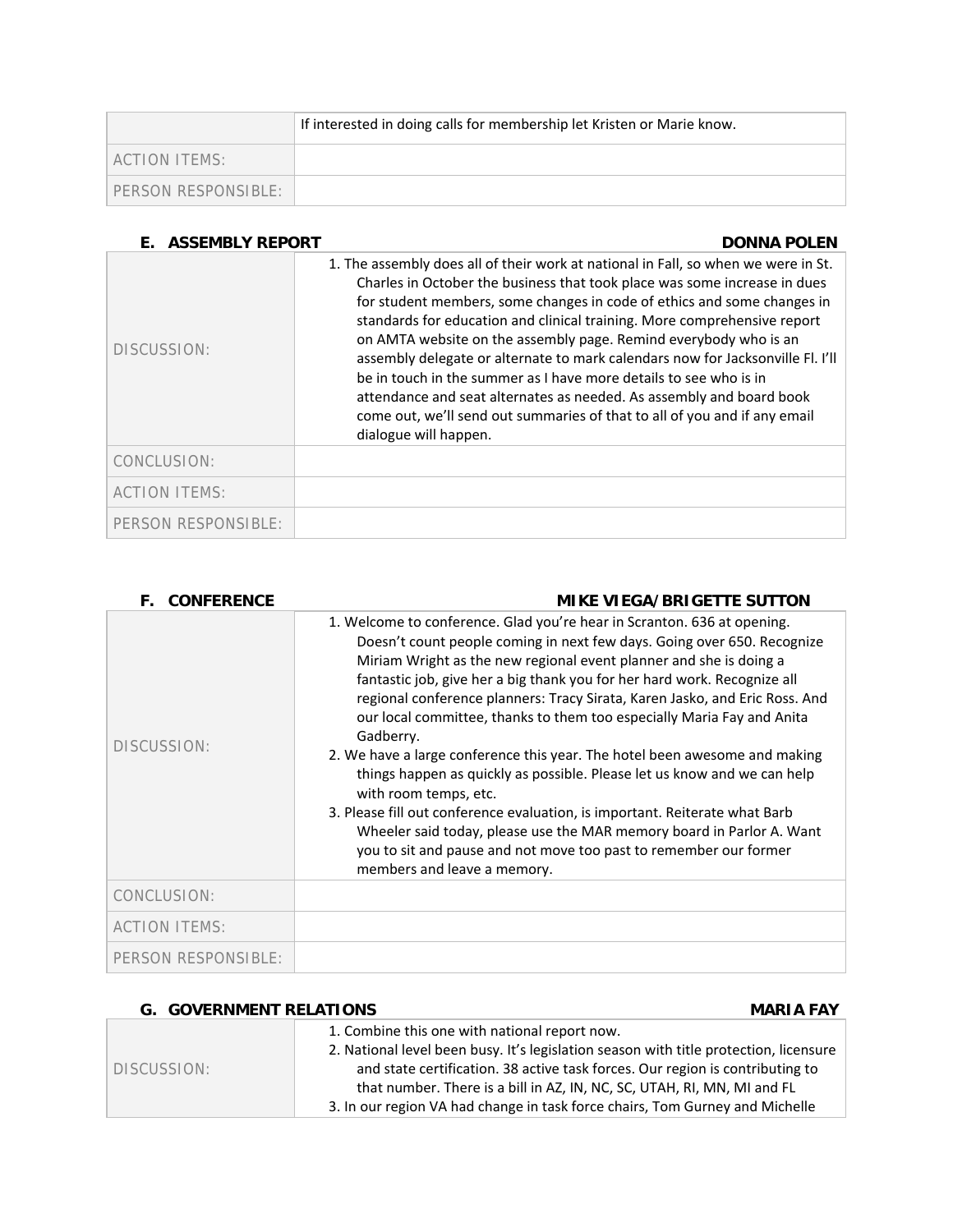|                      | Westfall. They've already done surveys and have brochures and fact sheets<br>out and will visit reps.<br>4. NJ starting to come back together again so beginning stages again looking at<br>things from grass roots again.<br>5. PA looking at how government relations is represented on our website. Make<br>it more streamlined so people can easily access info instead of many<br>channels. PA updated their government relations section on the website<br>and wonderful info on there so get info there. Did survey and brochures<br>and will do hill day late summer.<br>6. MD new task force. 1 <sup>st</sup> phone conference and Gabby Ritter-Cantesanu is new<br>chair and was just elected.<br>7. Interest in starting in DE but going to wait for a little but encourage advocacy<br>and possibly a state association.<br>8. NY: Donna Polen: there's been an awful lot of activity related to NY state<br>budget. The big thing for LCATs is that there have been talk there's been an<br>exemption for license at state agencies and any agencies<br>regulations/operated/funded by state and governor was proposing |
|----------------------|--------------------------------------------------------------------------------------------------------------------------------------------------------------------------------------------------------------------------------------------------------------------------------------------------------------------------------------------------------------------------------------------------------------------------------------------------------------------------------------------------------------------------------------------------------------------------------------------------------------------------------------------------------------------------------------------------------------------------------------------------------------------------------------------------------------------------------------------------------------------------------------------------------------------------------------------------------------------------------------------------------------------------------------------------------------------------------------------------------------------------------------|
|                      | permanent exemption. So LCATs for state no license. But Donna found later<br>that no, it hadn't gone through. So three year extension on exemption.<br>Don't know what will happen in those 3 years. Will mean a lot of other<br>things coming through but big news is the results of this 3 year extension on<br>the exemption so if not a license yet, still some time. NY state meeting 7:45<br>am on Saturday morning.<br>9. State task force meeting Friday morning at 7:15.                                                                                                                                                                                                                                                                                                                                                                                                                                                                                                                                                                                                                                                    |
| CONCLUSION:          |                                                                                                                                                                                                                                                                                                                                                                                                                                                                                                                                                                                                                                                                                                                                                                                                                                                                                                                                                                                                                                                                                                                                      |
| <b>ACTION ITEMS:</b> |                                                                                                                                                                                                                                                                                                                                                                                                                                                                                                                                                                                                                                                                                                                                                                                                                                                                                                                                                                                                                                                                                                                                      |
| PERSON RESPONSIBLE:  |                                                                                                                                                                                                                                                                                                                                                                                                                                                                                                                                                                                                                                                                                                                                                                                                                                                                                                                                                                                                                                                                                                                                      |

| H. PUBLIC RELATIONS  | <b>KRISTEN O'GRADY for JOHN CARPENTE</b>                                                                                                                                                                                                                                               |
|----------------------|----------------------------------------------------------------------------------------------------------------------------------------------------------------------------------------------------------------------------------------------------------------------------------------|
| DISCUSSION:          | 1. Only thing want to relay is MAR continues to subsidize public relations<br>materials through AMTA website so if doing advocacy and pr work and need<br>to purchase some of those materials, go on our website and use form to<br>request those materials. Benefit of living in MAR. |
| CONCLUSION:          | You can request AMTA materials through Public Relations for free.                                                                                                                                                                                                                      |
| <b>ACTION ITEMS:</b> |                                                                                                                                                                                                                                                                                        |
| PERSON RESPONSIBLE:  |                                                                                                                                                                                                                                                                                        |

| <b>STUDENT AFFAIRS</b> | NICOLE HAHNA AND EMILY WALSH                                                                                                                                                                                                                                                                                                                                                                                                                                                                                                                                                                                                   |
|------------------------|--------------------------------------------------------------------------------------------------------------------------------------------------------------------------------------------------------------------------------------------------------------------------------------------------------------------------------------------------------------------------------------------------------------------------------------------------------------------------------------------------------------------------------------------------------------------------------------------------------------------------------|
| DISCUSSION:            | 1. Nicole stepping down as of this conference so students in process of doing<br>nominations this evening and elections tomorrow. Closing ceremony will<br>announce winners. Ginny Shin interviews Friday.<br>2. Emily: selling water bottles again for \$5 and same logo on travel coffee mugs<br>are \$10 and you can get both for \$12. At MARAMTS booth right by door of<br>exhibit booth.<br>3. Over 100 students from 5 schools went to student service project at St Joseph<br>to serve individuals with developmental delays and intellectual disabilities.<br>Only 88 clients at St. Jospeh, so ratio of MTs is high. |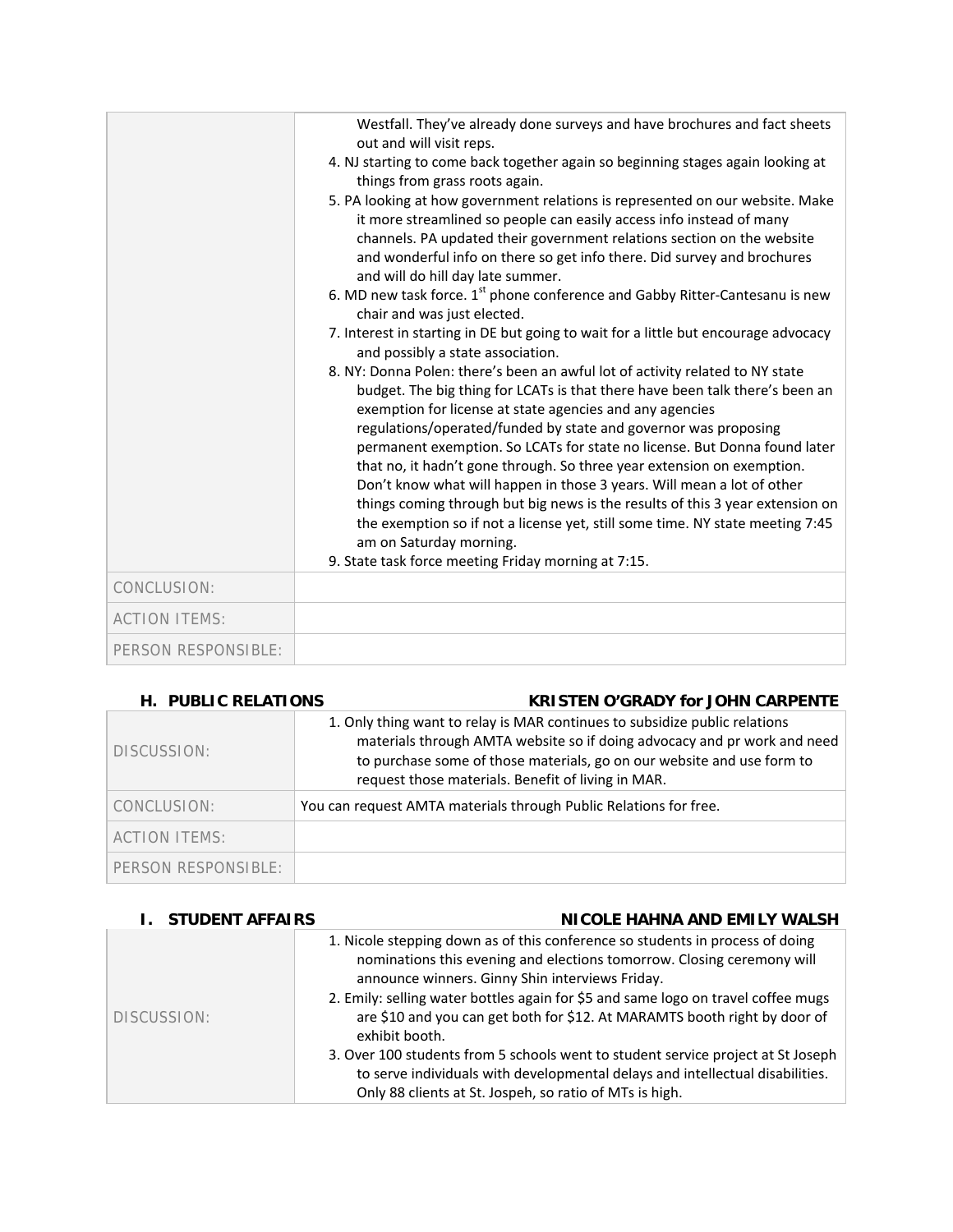|                     | 4. Canning project so please donate, going to Hurricane Sandy relief project. |
|---------------------|-------------------------------------------------------------------------------|
| CONCLUSION:         |                                                                               |
| ACTION ITEMS:       |                                                                               |
| PERSON RESPONSIBLE: |                                                                               |

# **J. HISTORIAN CAROL SHULTIS**

| DISCUSSION:          | 1. Final report, able to finish a $5th$ in series of historic videos of significant people<br>in our region. We have set up a time to show those videos tomorrow<br>evening in amphitheater. Vol 1-5. 3 hours and 35 minutes of interviews<br>total. Schedule by the door with approx. timing.<br>2. I'll make usual pitch, if you have pictures from conferences or other MAR<br>related events, please send them to the archives and identify people in<br>pictures before you send them to archives.<br>3. Kristen O'Grady: Thank Carol, she moved to SER and maintained residence<br>long enough to finish term and wish her well and thank her for her service. |
|----------------------|----------------------------------------------------------------------------------------------------------------------------------------------------------------------------------------------------------------------------------------------------------------------------------------------------------------------------------------------------------------------------------------------------------------------------------------------------------------------------------------------------------------------------------------------------------------------------------------------------------------------------------------------------------------------|
| CONCLUSION:          |                                                                                                                                                                                                                                                                                                                                                                                                                                                                                                                                                                                                                                                                      |
| <b>ACTION ITEMS:</b> |                                                                                                                                                                                                                                                                                                                                                                                                                                                                                                                                                                                                                                                                      |
| PERSON RESPONSIBLE:  |                                                                                                                                                                                                                                                                                                                                                                                                                                                                                                                                                                                                                                                                      |

| <b>ARCHIVIST</b>     | <b>BARBARA WHEELER</b>                                                                                                                                                                                                                                                                                                                                                                                                                                                                                                                                                                       |
|----------------------|----------------------------------------------------------------------------------------------------------------------------------------------------------------------------------------------------------------------------------------------------------------------------------------------------------------------------------------------------------------------------------------------------------------------------------------------------------------------------------------------------------------------------------------------------------------------------------------------|
| DISCUSSION:          | 1. Please send and share things you have.<br>2. Thanks to those who have done that. Even if don't think worthy, please send<br>and we'll decide. We do have a policy in place now, if you need help with<br>postage and it's more than \$10, we have a policy.<br>3. Like to thank student archivist who is doing amazing job.<br>4. Memorial wall, 23 people who have been residents of region or worked in our<br>region who are no longer living, and it's set up outside and at this point<br>people looking, by encourage to write your memories and post them to<br>share with others. |
| CONCLUSION:          | Please contribute to the MAR archives.                                                                                                                                                                                                                                                                                                                                                                                                                                                                                                                                                       |
| <b>ACTION ITEMS:</b> |                                                                                                                                                                                                                                                                                                                                                                                                                                                                                                                                                                                              |
| PERSON RESPONSIBLE:  |                                                                                                                                                                                                                                                                                                                                                                                                                                                                                                                                                                                              |

| L. FINANCES | <b>NOEL ANDERSON</b>                                                                                                                                                                                                                                                                                                                                                                                                                                                                                                                                                                                                                                                                              |
|-------------|---------------------------------------------------------------------------------------------------------------------------------------------------------------------------------------------------------------------------------------------------------------------------------------------------------------------------------------------------------------------------------------------------------------------------------------------------------------------------------------------------------------------------------------------------------------------------------------------------------------------------------------------------------------------------------------------------|
| DISCUSSION: | 1. Financial advisory committee, met in March but reestablished budget after<br>profits from conference. Put 10k in vanguard which is liability reserve in<br>case something goes terribly wrong with conference to buyout hotel, now<br>have \$37k in there for buyout in case.<br>2. Updated travel reimbursement policy, executive board and government<br>relations task forces, used to be \$15 per 100 and now \$25 per 100 miles.<br>3. Current status operations budget \$79,537, conference account \$5,584, and<br>vanguard \$37,129,<br>4. Audit every 2 years at end of term, so under way soon<br>5. Last giving someone else the privilege of treasurer, learned a ton, and looking |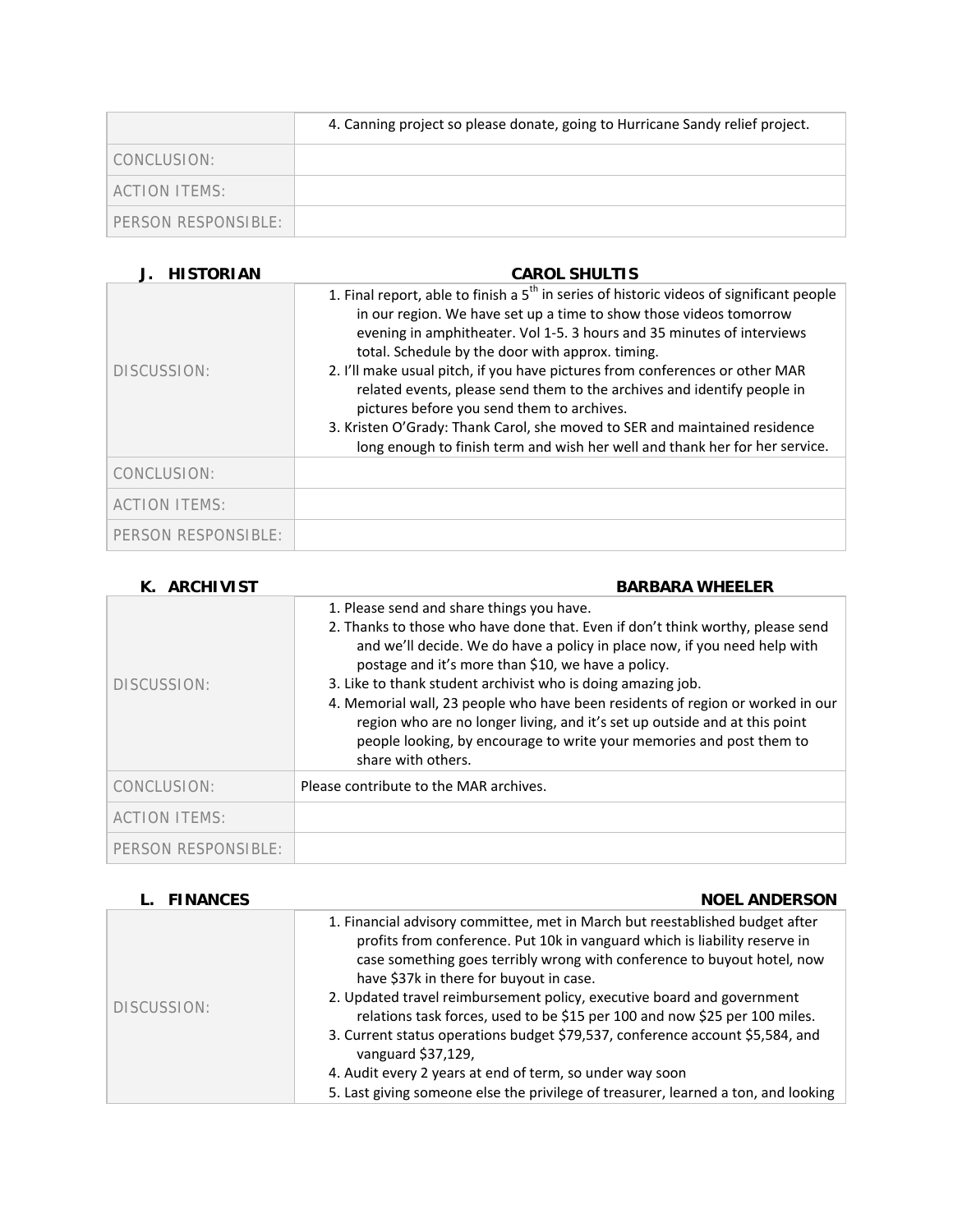|                     | forward to mentoring a new treasurer. |
|---------------------|---------------------------------------|
| CONCLUSION:         |                                       |
| ACTION ITEMS:       |                                       |
| PERSON RESPONSIBLE: |                                       |

# **IV. AMTA COMMITTEE REPORTS**

### **A. ACADEMIC PROGRAM APPROVAL EVELYN SELESKY**

| DISCUSSION:         | 1. Met at national conference in Oct, 2 new masters and currently re-approvael<br>for 7 other programs. Finally finished $1st$ rounds of re-approvals of schools<br>that were grandparented in. |
|---------------------|-------------------------------------------------------------------------------------------------------------------------------------------------------------------------------------------------|
| CONCLUSION:         |                                                                                                                                                                                                 |
| ACTION ITEMS:       |                                                                                                                                                                                                 |
| PERSON RESPONSIBLE: |                                                                                                                                                                                                 |

# **B. AFFILIATE RELATIONS NINA GALERSTEIN**

| DISCUSSION:         | 1. My committee met in national conference nadi d survey and in next<br>newsletter info coming down. |
|---------------------|------------------------------------------------------------------------------------------------------|
| CONCLUSION:         |                                                                                                      |
| ACTION ITEMS:       |                                                                                                      |
| PERSON RESPONSIBLE: |                                                                                                      |

# **C.** AMTA BOARD OF DIRECTORS BRIAN ABRAMS

| DISCUSSION:          | 1. 2 major things in St. Charles<br>Proposed increase in 2014 in AMTA dues for student members<br>a.<br>beginning year 2014. Discussion and after deliberation moved to<br>\$15 and approved.<br>Changes from ethics board about diversity language in Code of<br>b.<br>Ethics approved.<br>Proposal of another category of membership, task force to look<br>c.<br>into constituting a new category of returning students so there's<br>possibility of having professional status while being a student who<br>is returning to advanced training.<br>Questions to Brian any time.<br>d. |
|----------------------|------------------------------------------------------------------------------------------------------------------------------------------------------------------------------------------------------------------------------------------------------------------------------------------------------------------------------------------------------------------------------------------------------------------------------------------------------------------------------------------------------------------------------------------------------------------------------------------|
| CONCLUSION:          |                                                                                                                                                                                                                                                                                                                                                                                                                                                                                                                                                                                          |
| <b>ACTION ITEMS:</b> |                                                                                                                                                                                                                                                                                                                                                                                                                                                                                                                                                                                          |
| PERSON RESPONSIBLE:  |                                                                                                                                                                                                                                                                                                                                                                                                                                                                                                                                                                                          |

### D. ASSOCIATION INTERNSHIP APPROVAL **THERESA MCMANUS**

|             | 1. Thank all internship directors for keeping up with tasks that are needed with |
|-------------|----------------------------------------------------------------------------------|
| DISCUSSION: | sending acceptance letters to her and for site evaluations, this morning did     |
|             | CMTE and had 30 people there. Tomorrow forum clinical training and               |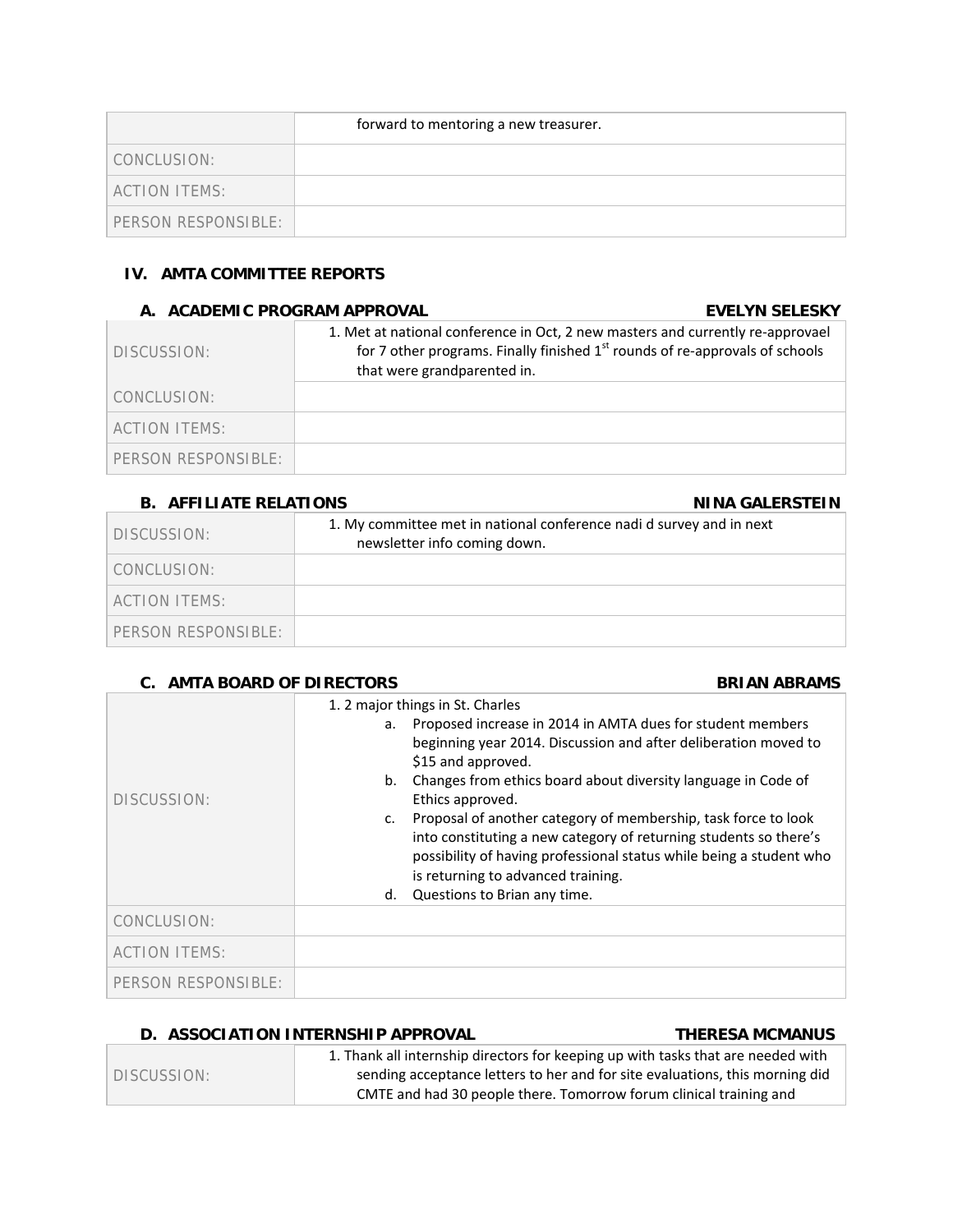|                      | education. |
|----------------------|------------|
| CONCLUSION:          |            |
| <b>ACTION ITEMS:</b> |            |
| PERSON RESPONSIBLE:  |            |

# **E. CONTINUING EDUCATION LAURIE KEOUGH**

| DISCUSSION:          | 1. CBMT is sponsoring some regional sessions regarding the new recertification<br>requirements specifically ethics requirement, tomorrow at 10:45 about<br>ethics and basically if recertified in Jan of 2011 you are required to have 3<br>credits of ethics. If recertified in Jan 2010 encouraged to have 3 credits.<br>2. Tracy- very successful conference with CMTEs. Well received. 30 people came<br>and did institute on marketing. CMTEs we've had over 200 signed up.<br>Thursday went well, tomorrow there are 4 cmtes you can take. 2 that are 3<br>hours (one is free) and 2 that are 5 hour.<br>3. Donna Polen- the 3 credit free CMTE tomorrow afternoon will fulfill that<br>ethics requirement. |
|----------------------|-------------------------------------------------------------------------------------------------------------------------------------------------------------------------------------------------------------------------------------------------------------------------------------------------------------------------------------------------------------------------------------------------------------------------------------------------------------------------------------------------------------------------------------------------------------------------------------------------------------------------------------------------------------------------------------------------------------------|
| CONCLUSION:          |                                                                                                                                                                                                                                                                                                                                                                                                                                                                                                                                                                                                                                                                                                                   |
| <b>ACTION ITEMS:</b> |                                                                                                                                                                                                                                                                                                                                                                                                                                                                                                                                                                                                                                                                                                                   |
| PERSON RESPONSIBLE:  |                                                                                                                                                                                                                                                                                                                                                                                                                                                                                                                                                                                                                                                                                                                   |

### **F. WORKFORCE DEVELOPMENT & RETENTION KRISTEN O'GRADY FOR JOHN CARPENTE AND PUBLIC RELATIONS**

| DISCUSSION:          | Covered earlier. |
|----------------------|------------------|
| CONCLUSION:          |                  |
| <b>ACTION ITEMS:</b> |                  |
| PERSON RESPONSIBLE:  |                  |

# **G.** GOVERNMENT RELATIONS **MARIA FAY**

| DISCUSSION:         | Covered earlier. |
|---------------------|------------------|
| CONCLUSION:         |                  |
| ACTION ITEMS:       |                  |
| PERSON RESPONSIBLE: |                  |

| H. INTERNATIONAL RELATIONS |                  | <b>CARYN WIDRICK FOR FLOSSIE IERARDI</b>                                                                                                                                                                                                                                                                                                                                                                                                            |
|----------------------------|------------------|-----------------------------------------------------------------------------------------------------------------------------------------------------------------------------------------------------------------------------------------------------------------------------------------------------------------------------------------------------------------------------------------------------------------------------------------------------|
| DISCUSSION:                | fmi22@drexel.edu | 1. Faculty questionaire in MT Matters. Faculty seem to support international<br>students and students seem well support. Conference planners working on<br>flash presentations and hope to include small reception. SER contributing<br>\$500. Please consider brief presentation about international<br>2. Once again hope to have system such as stickers for nametags so at AMTA<br>conference attendees can help support international students |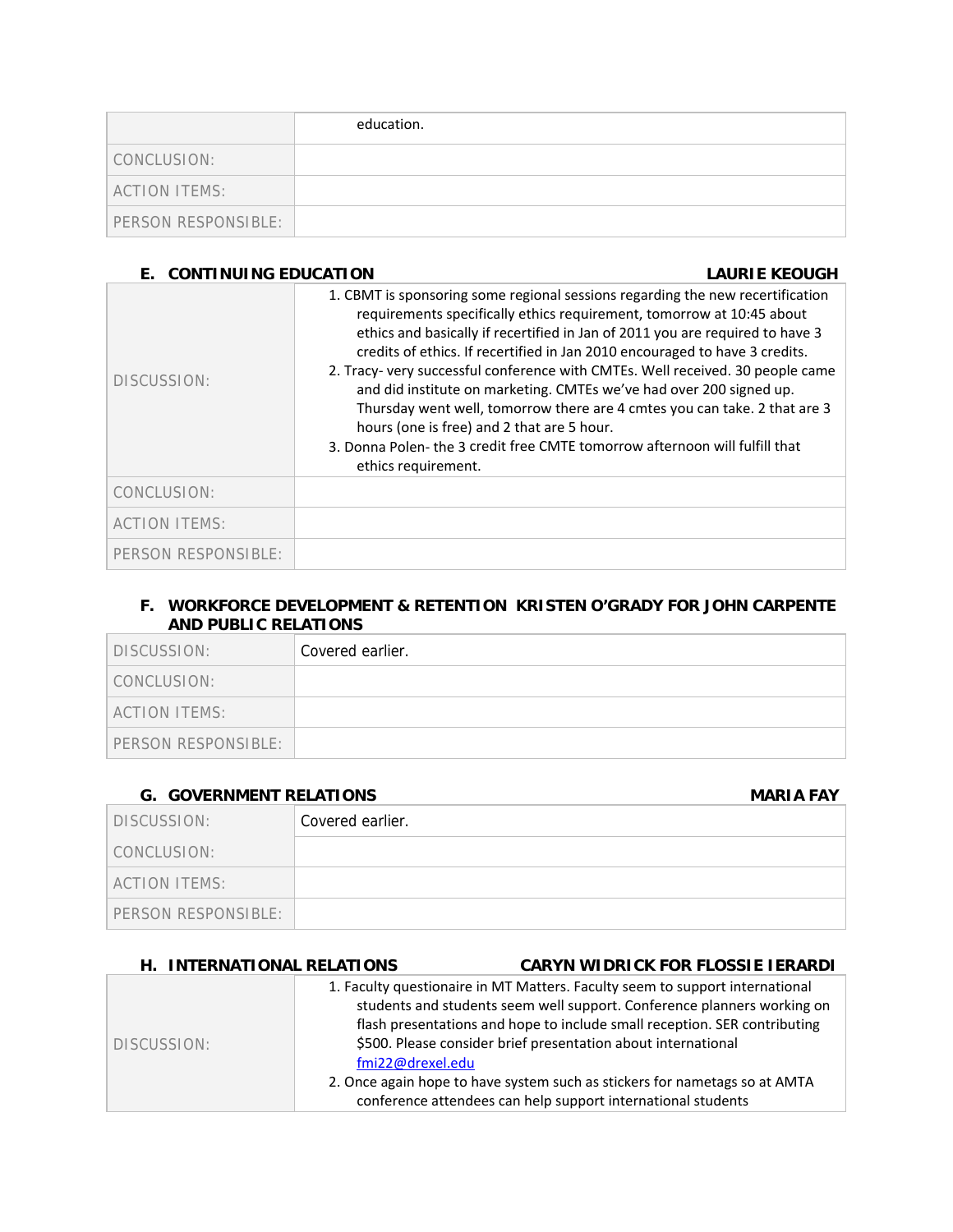|                     | 3. Conferences: on global calendar page of world fed www.musictherapy.net<br>4. All info in the newsletter as well. |
|---------------------|---------------------------------------------------------------------------------------------------------------------|
| CONCLUSION:         |                                                                                                                     |
| ACTION ITEMS:       |                                                                                                                     |
| PERSON RESPONSIBLE: |                                                                                                                     |

# **I. JUDICIAL REVIEW EVELYN SELESKY**

| DISCUSSION:          | Nothing to Report. |
|----------------------|--------------------|
| CONCLUSION:          |                    |
| <b>ACTION ITEMS:</b> |                    |
| PERSON RESPONSIBLE:  |                    |

# **J. MEMBERSHIP KRISTEN O'GRADY for MARIE GAINSFORD**

| DISCUSSION:          | Nothing to Report |
|----------------------|-------------------|
| CONCLUSION:          |                   |
| <b>ACTION ITEMS:</b> |                   |
| PERSON RESPONSIBLE:  |                   |

# **K. PROFESSIONAL ADVOCACY KRISTEN O'GRADY for LEAH OSWANSKI**

| DISCUSSION:         | 1. Info in newsletter, not a lot of activity or reports of professional advocacy<br>needs. If concern, send it her way or if engaged in professional advocacy,<br>send it her way. |
|---------------------|------------------------------------------------------------------------------------------------------------------------------------------------------------------------------------|
| CONCLUSION:         |                                                                                                                                                                                    |
| ACTION ITEMS:       |                                                                                                                                                                                    |
| PERSON RESPONSIBLE: |                                                                                                                                                                                    |

| <b>REIMBURSEMENT</b> | <b>SUSAN KNECHTEL</b>                                                                                                                                                                                                                                                                                                                                                                                                                                                                                                                                   |
|----------------------|---------------------------------------------------------------------------------------------------------------------------------------------------------------------------------------------------------------------------------------------------------------------------------------------------------------------------------------------------------------------------------------------------------------------------------------------------------------------------------------------------------------------------------------------------------|
| DISCUSSION:          | 1. If you missed the minutes at st. Charles they were on our regional website.<br>2. 2 things to point out: Five hour CMTE course available regarding<br>reimbursement for purchase on AMTA website, it's an educator packet and<br>is available. 5 CMTEs learning about reimbursement. Initiatives of the<br>reimbursement to work with insurance companies and going to<br>conferences and presenting and talking about MT. I had a session earlier<br>today and it was filled and really excited because people seem excited<br>about reimbursement. |
| CONCLUSION:          |                                                                                                                                                                                                                                                                                                                                                                                                                                                                                                                                                         |
| <b>ACTION ITEMS:</b> |                                                                                                                                                                                                                                                                                                                                                                                                                                                                                                                                                         |
| PERSON RESPONSIBLE:  |                                                                                                                                                                                                                                                                                                                                                                                                                                                                                                                                                         |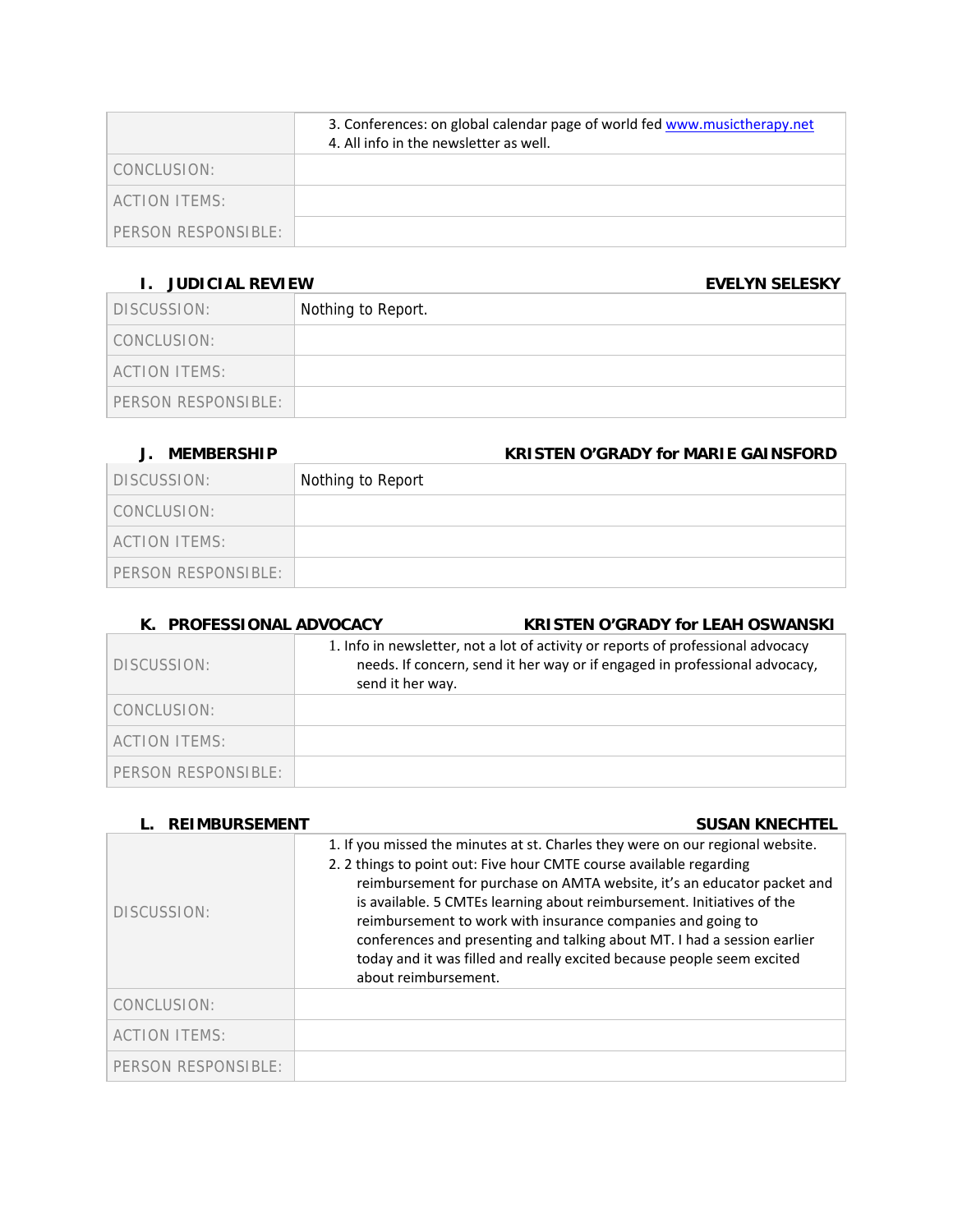| M. RESEARCH         | <b>TONY MEADOWS</b>                                                                                                                                                                                                                                                                      |
|---------------------|------------------------------------------------------------------------------------------------------------------------------------------------------------------------------------------------------------------------------------------------------------------------------------------|
| DISCUSSION:         | 1. Primarily focused on research track at conference. Well received and<br>attended. Thanks to all who helped with background work and conference.<br>Review applications for research award, it's a \$2k grant. Wendy McGee<br>Won this year. Will present in research track next year. |
| CONCLUSION:         |                                                                                                                                                                                                                                                                                          |
| ACTION ITEMS:       |                                                                                                                                                                                                                                                                                          |
| PERSON RESPONSIBLE: |                                                                                                                                                                                                                                                                                          |

### **N. SPECIAL TARGET POPULATIONS K. O'GRADY FOR GRETCHEN CHARDOS BENNER**

| DISCUSSION:          | 2. Moved out of the region to SER to be closer to family and we hosted<br>networking luncheon on her behalf. Second year that we held this at a<br>regional level and well attended today and we tweak populations each<br>time. Exciting to see that FB groups, etc. are coming out of this and is a<br>living thing that keeps functioning well. |
|----------------------|----------------------------------------------------------------------------------------------------------------------------------------------------------------------------------------------------------------------------------------------------------------------------------------------------------------------------------------------------|
| CONCLUSION:          |                                                                                                                                                                                                                                                                                                                                                    |
| <b>ACTION ITEMS:</b> |                                                                                                                                                                                                                                                                                                                                                    |
| PERSON RESPONSIBLE:  |                                                                                                                                                                                                                                                                                                                                                    |

# **O.** STANDARDS OF CLINICAL PRACTICE **ROBERT MILLER** DISCUSSION: 1. Waiting for next task, but did do presentations at national about the standards and people got a lot out of it for practice and teaching. CONCLUSION: ACTION ITEMS: PERSON RESPONSIBLE:

# **P.** STUDENT AFFAIRS **NICOLE HAHNA**

| 1. 919PLNI AII AIINY | NIVYLL IIAIIWA   |
|----------------------|------------------|
| DISCUSSION:          | Covered earlier. |
| CONCLUSION:          |                  |
| ACTION ITEMS:        |                  |
| PERSON RESPONSIBLE:  |                  |

### **Q. TECHNOLOGY MATTHEW PHILLIPS**

| DISCUSSION: | 1. Ongoing task is to identify areas of support needed in regards to using<br>technology in clinical practice and available on website is a list for your<br>support. 2012 survey of clinical applications of tech. that info being used to<br>assess membership's needs and priorities on what they need training on<br>and how using. Identified recording software, notation software, tech and<br>ethics and Ipad as areas of need. Summary of data submitted to AMTA<br>board and is expected to be on website soon |
|-------------|--------------------------------------------------------------------------------------------------------------------------------------------------------------------------------------------------------------------------------------------------------------------------------------------------------------------------------------------------------------------------------------------------------------------------------------------------------------------------------------------------------------------------|
| CONCLUSION: |                                                                                                                                                                                                                                                                                                                                                                                                                                                                                                                          |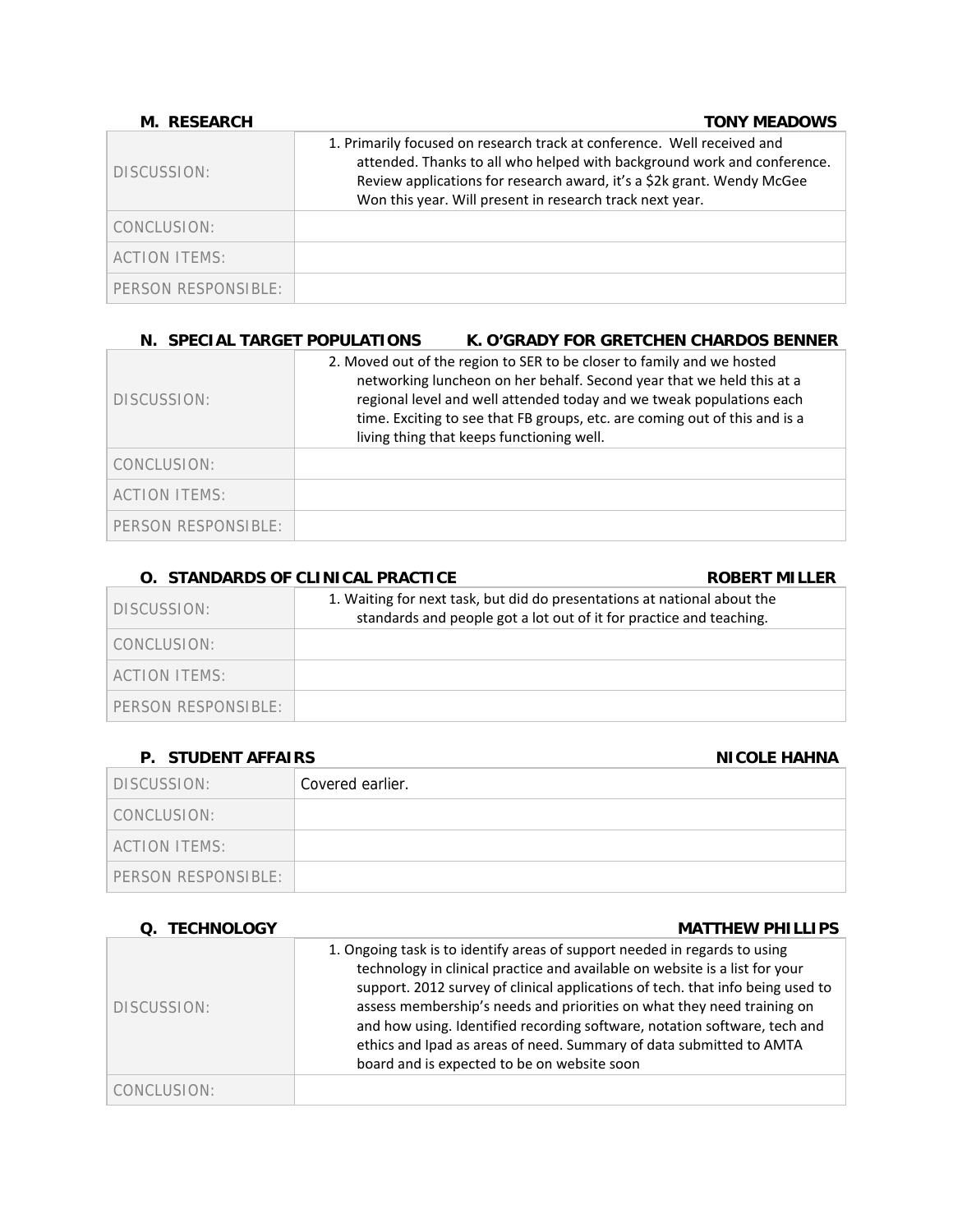| ACTION ITEMS:       |  |
|---------------------|--|
| PERSON RESPONSIBLE: |  |

# **V. NEW BUSINESS**

| 1. Nominations<br>Deb Benkovitz                                                                             |  |
|-------------------------------------------------------------------------------------------------------------|--|
|                                                                                                             |  |
| Since there are different people here today who weren't<br>a.                                               |  |
| yesterday, quick repeat of nominating committee and info on how                                             |  |
| to proceed. If running, get to Gene Ann Behrens for pictures for                                            |  |
| website and possibly ballot. Shout out to Mark Ahola for electronic                                         |  |
| ballot work. Not sure exactly how long to set it all up but within 2                                        |  |
| weeks expect ballot and will have date on there to vote (approx. 2                                          |  |
| weeks).                                                                                                     |  |
| Reviewed the slate one more time for review for membership.<br>b.                                           |  |
| Any other nominations for pres elect? None<br>c.                                                            |  |
| VP membership reviewed. Any other nominations? None<br>d.                                                   |  |
| GR chair reviewed. Any nominations? None<br>e.<br>f.                                                        |  |
| VP elect conference planning. Any other nominations? None<br>PR chair reviewed. Any other nominations? None |  |
| g.<br>Treasurer reviewed. Any other nominations? None<br>h.                                                 |  |
| Assembly reviewed. 18 on assembly plus president. Over 30<br>i.                                             |  |
| candidates here. Any other nominations? Melanie Walborn and                                                 |  |
| Susan Knechtele.                                                                                            |  |
| Kristen O'Grady: Motion to close the slate. Motion carries. So this<br>j.                                   |  |
| is our slate so look out for your ballot in your email and thanks to                                        |  |
| Deb and nom committee for wonderful job.                                                                    |  |
| 2. Constitution and Bylaws<br><b>Julie Neal</b>                                                             |  |
| Proposed bylaw change, the only change for this year (highlighted<br>а.                                     |  |
| above). Art 3 sec 11.<br>DISCUSSION:                                                                        |  |
| Motion to approve as presented. No discussion. Motion carries.<br>b.                                        |  |
| Changed.                                                                                                    |  |
| Kristen O'Grady: open time to give us any feedback regarding the<br>c.                                      |  |
| previously proposed bylaw change that was not presented for your                                            |  |
| consideration: wanted to establish bylaws similar to AMTA where                                             |  |
| only professional members can vote and hold office. Yesterday                                               |  |
| board felt not right time because AMTA is considering creating                                              |  |
| such a category for membership.                                                                             |  |
| d. No comments                                                                                              |  |
| 3. Autism Speaks and Sings<br>Christy Joy Shiloh                                                            |  |
| The presentation was entitled "Autism Speaks and Sings - A Prototype<br>А.<br>for Music Therapy."           |  |
| It was about a project created by Marcia Humpal, Darcy Walworth and                                         |  |
| Suzanne Hanser, to bring music therapy principles and experiences to                                        |  |
| the public. The event took place at Berklee and was facilitated by the                                      |  |
| music therapy students.                                                                                     |  |
| This group partnered with the New England Chapter of Autism \$peaks                                         |  |
| and the AMTA Workgroup, Strategic Priority on MT & ASD. The event                                           |  |
| was geared toward families with children on the autism spectrum.                                            |  |
| Components included giving information about MT at the introduction                                         |  |
| as well making specific points on the screen during the musical                                             |  |
| numbers. Songs were chosen based cognitive, communication, motor,                                           |  |
| and social interventions, and used a strong transition song between                                         |  |